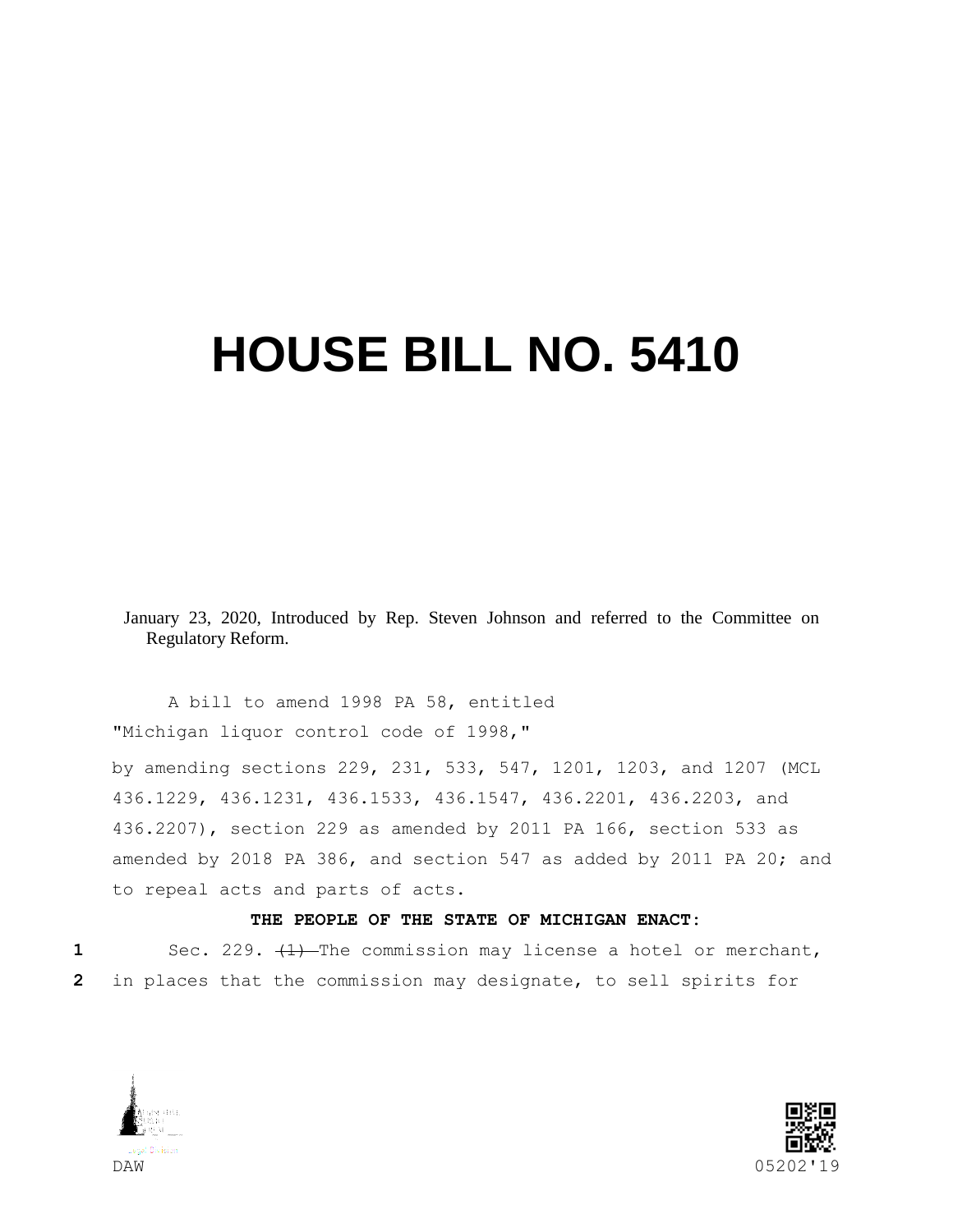1 consumption off the premises. <del>, notwithstanding section 233(1).</del> Except as otherwise provided in this section, if alcoholic liquor is sold by a specially designated distributor under a license issued under this section, it shall not be sold at less than the minimum retail selling price fixed by the commission and under rules promulgated by the commission. (2) The commission may, by rule or order, allow a specially designated distributor to sell alcoholic liquor at less than the minimum retail selling price in order to dispose of inventory at a price and under conditions and procedures established through that rule or order.

 (3) As used in this section and in sections 1201, 1203, and 1207, "retail selling price" means the price the commission pays for spirits plus the gross profit established in section 233. (4) As used in this section, "minimum retail selling price" means retail selling price plus the specific taxes imposed in sections 1201, 1203, and 1207. Sec. 231. The commission may buy, possess, and sell in its own name all alcoholic liquor for distribution as provided in sections 227**.** and 229. The commission shall supply such **the** types of alcoholic liquor as are demanded by the public. However, if **the public demands** a brand so demanded **that** is not manufactured within the United States or is not readily obtainable within the United States, then an order for that **the commission shall fill an order for the** brand shall be filled by the commission at the entire expense of the person placing that **the** order**.** subject to any gross profit or discounts, or both, provided for in section 233. The commission may lease or occupy any building or land required for

its operation, and may purchase any warehouse required for its

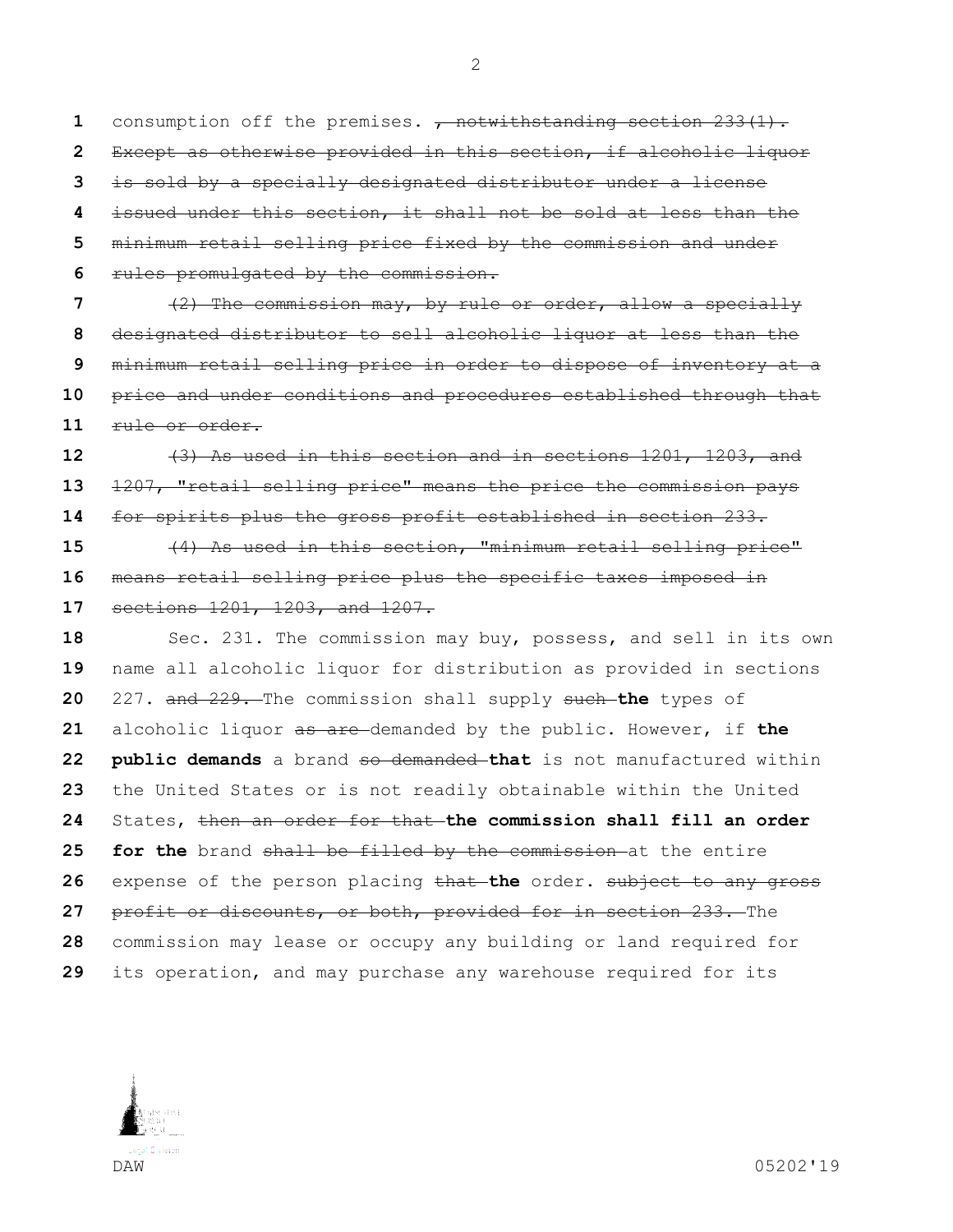operation, subject to the approval of the state administrative board.

 Sec. 533. (1) Subject to subsection (12), the commission shall not issue a new specially designated merchant license or transfer an existing specially designated merchant license unless the applicant is an approved type of business. An applicant is not an approved type of business unless the applicant meets 1 or more of the following conditions:

 (a) The applicant holds and maintains a retail food establishment license issued under the food law, 2000 PA 92, MCL 289.1101 to 289.8111. As used in this subdivision, "retail food establishment" means that term as defined in section 1111 of the food law, 2000 PA 92, MCL 289.1111.

 (b) The applicant holds and maintains an extended retail food establishment license issued under the food law, 2000 PA 92, MCL 289.1101 to 289.8111. As used in this subdivision, "extended retail food establishment" means that term as defined in section 1107 of the food law, 2000 PA 92, MCL 289.1107.

 (c) The applicant holds or the commission approves the issuance of a specially designated distributor license to the applicant.

 (d) The applicant holds or the commission approves the issuance of a class C license to the applicant.

 (e) The applicant holds or the commission approves the issuance of a class A hotel license to the applicant.

 (f) The applicant holds or the commission approves the issuance of a class B hotel license to the applicant.

 (g) The applicant holds or the commission approves the issuance of a club license to the applicant.

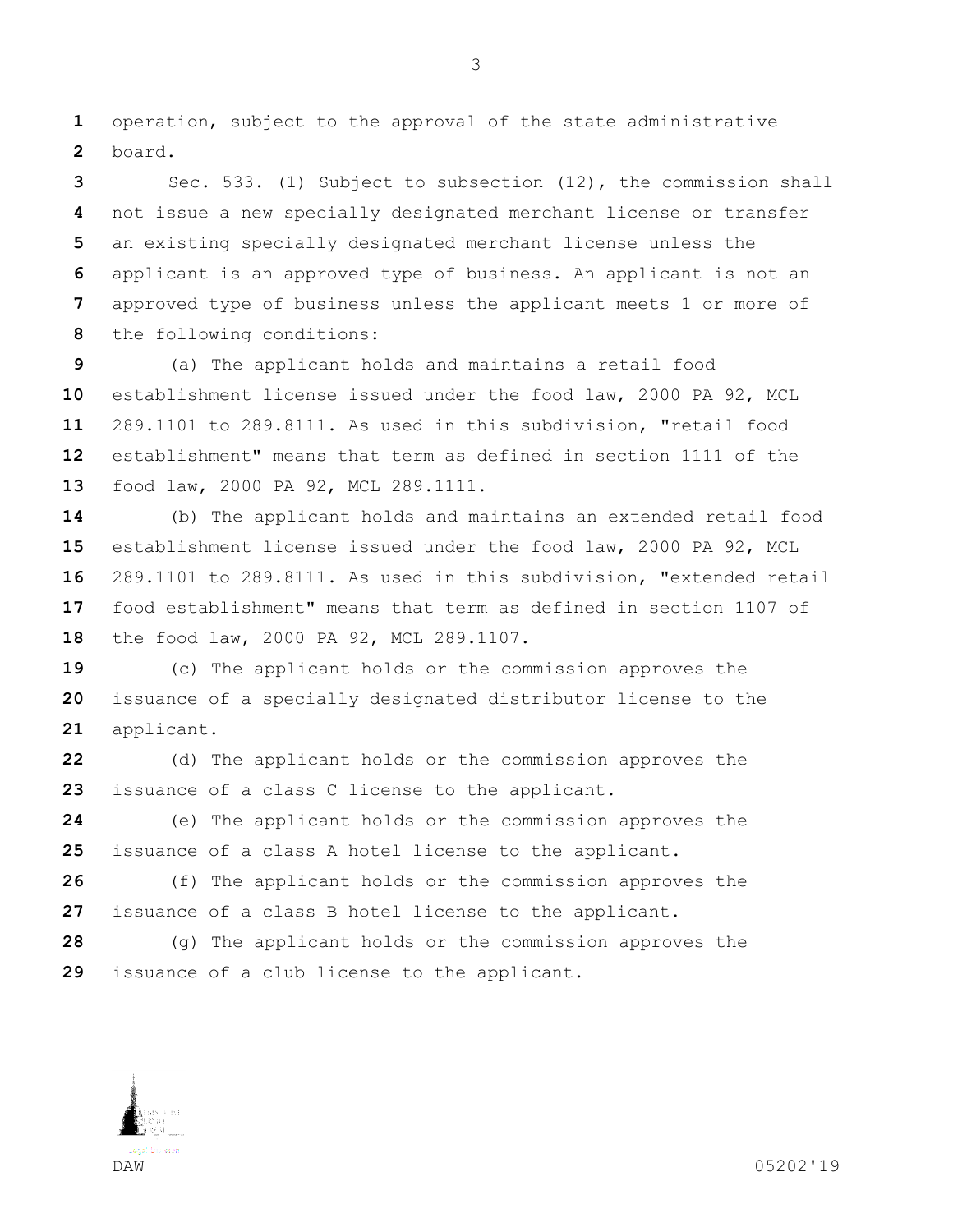(h) The applicant holds or the commission approves the issuance of a tavern license to the applicant.

 (i) The applicant holds or the commission approves the issuance of a class G-1 license to the applicant.

 (j) The applicant holds or the commission approves the issuance of a class G-2 license to the applicant.

 (2) A specially designated distributor may apply for a license as a specially designated merchant.

 (3) An applicant for a specially designated merchant license not in conjunction with an on-premises license, except as provided in section 229(1), **229,** or a person licensed under this act as a specially designated merchant only or a class B hotel may apply for a license as a specially designated distributor.

 (4) In cities, incorporated villages, or townships, the commission shall issue only 1 specially designated distributor license for each 3,000 of population, or fraction of 3,000. The commission may waive the quota requirement under this subsection if there is no existing specially designated distributor licensee within 2 miles of the applicant, measured along the nearest traffic route.

 (5) Except as otherwise provided in this section, in cities, incorporated villages, or townships, the commission shall issue only 1 specially designated merchant license for each 1,000 of population, or fraction of 1,000. The quota under this subsection does not apply to any of the following:

 (a) An applicant for a specially designated merchant license that is an applicant for or the holder of a license listed in subsection (1)(d) to (j).

(b) An applicant for or the holder of a specially designated



DAW 05202'19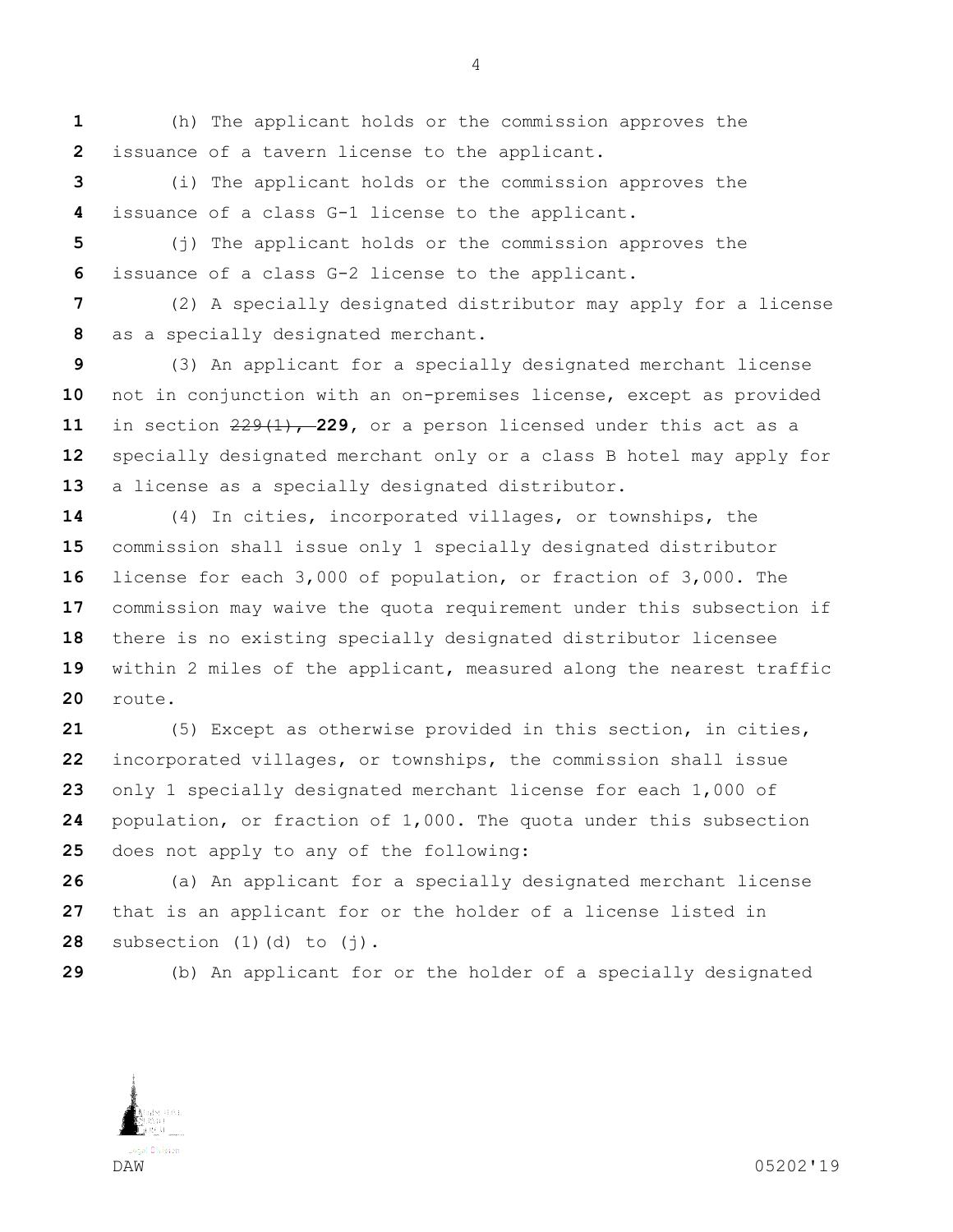merchant license whose licensed establishment meets 1 or more of the following conditions:

(*i*) Meets both of the following conditions:

(A) The licensed establishment is at least 20,000 square feet.

 (B) The licensed establishment's gross receipts derived from the sale of food are at least 20% of the total gross receipts.

 (*ii*) The licensed establishment is also a pharmacy as that term is defined in section 17707 of the public health code, 1978 PA 368, MCL 333.17707.

 (c) A secondary location permit issued to a specially designated merchant under section 541.

 (d) A specially designated merchant license issued under subsection (7).

 (e) A specially designated merchant license issued to a marina under section 539.

 (6) The commission may waive the quota under subsection (5) if there is no existing specially designated merchant within 2 miles of the applicant, measured along the nearest traffic route.

 (7) The commission shall waive the quota under subsection (5) if both of the following apply:

 (a) The applicant applies for the specially designated merchant license within 60 days after January 4, 2017.

 (b) The applicant is a retail dealer that holds a license issued under section 6(1) of the motor fuels quality act, 1984 PA 44, MCL 290.646. The applicant shall include a copy of the license described in this subdivision with the applicant's application under this subsection. As used in this subdivision, "retail dealer" means that term as defined in section 2 of the motor fuels quality act, 1984 PA 44, MCL 290.642.



DAW 05202'19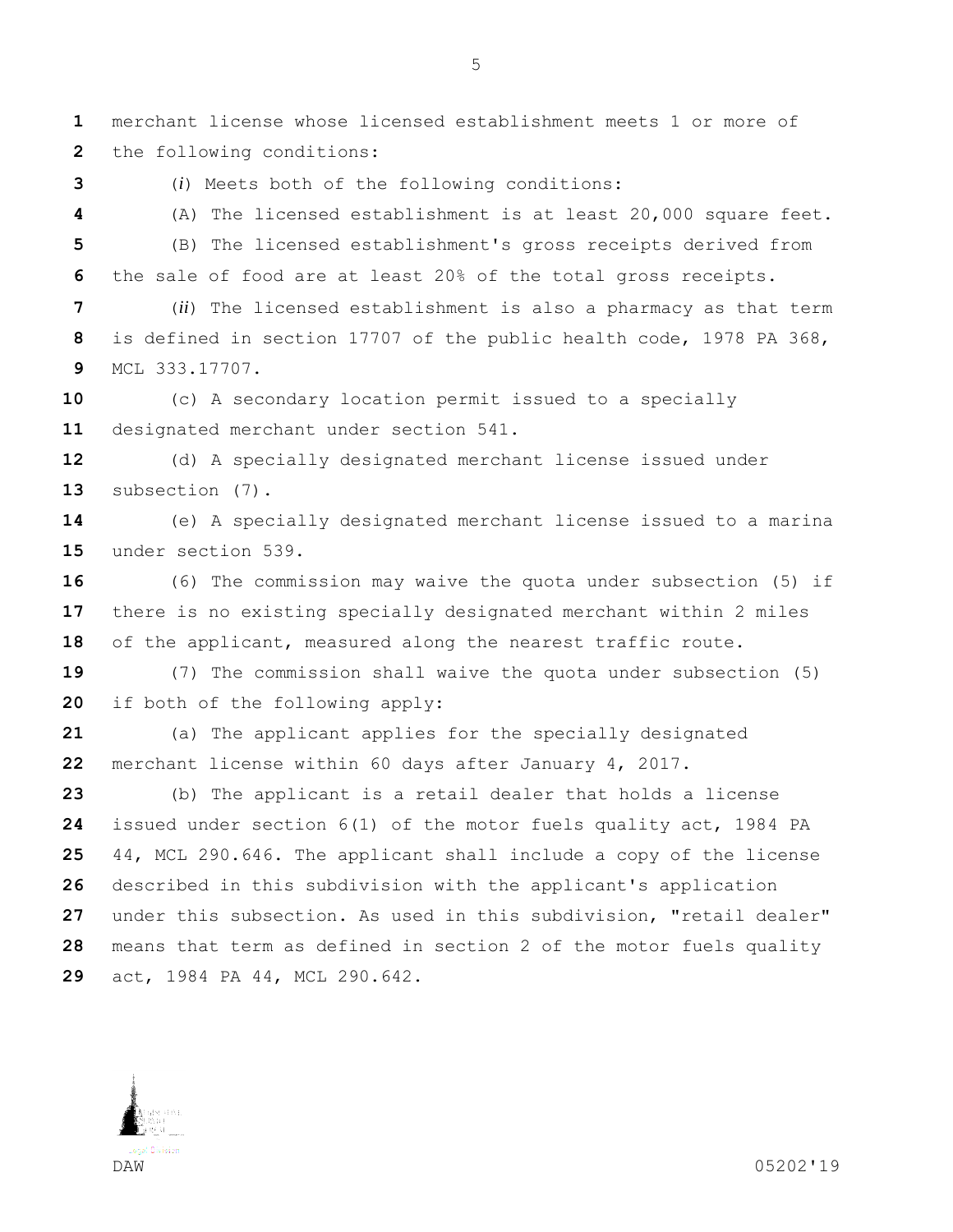(8) A specially designated merchant license issued under this section may be transferred to an applicant whose proposed operation is located within any local governmental unit in a county in which the specially designated merchant license was located. If the local governmental unit within which the former licensee's premises were located spans more than 1 county, a specially designated merchant license may be transferred to an applicant whose proposed operation is located within any local governmental unit in either county. If a specially designated merchant license is transferred to a local governmental unit other than that local governmental unit within which the specially designated merchant license was originally issued, the commission shall count that transferred specially designated merchant license against the local governmental unit originally issuing the specially designated merchant license.

 (9) Except as otherwise provided in subsection (10), the quota under subsection (5) does not bar the right of an existing specially designated merchant to renew the specially designated merchant license or transfer the specially designated merchant license. This subsection applies to a specially designated merchant license issued or renewed before, on, or after January 4, 2017.

 (10) A specially designated merchant license issued after January 4, 2017 to a person described in subsection (5)(a) or (b) or to a specially designated merchant license issued under subsection (6) may not be transferred to another location.

 (11) An applicant for or the holder of a specially designated merchant license that owns or operates a motor vehicle fuel pump on or adjacent to the licensed premises is not required to meet the conditions under section 541 as that section existed before January 4, 2017.

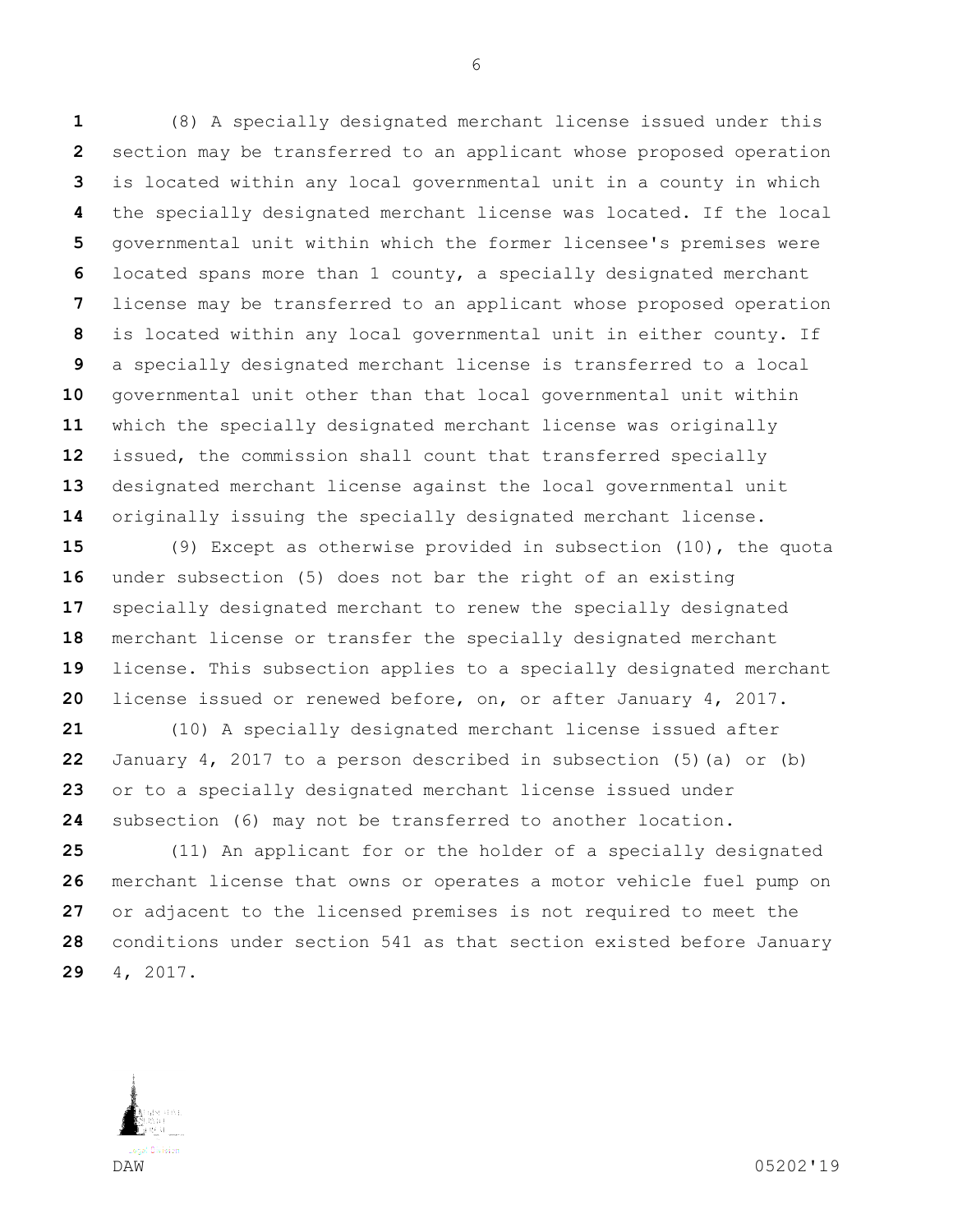(12) For a marina that maintains motor vehicle fuel pumps on or adjacent to the licensed premises, or maintains a financial interest in any motor vehicle fuel pumps, the commission may only issue a special designated merchant license to the marina under section 539.

 (13) For purposes of this section, population is determined by the latest federal decennial census, by a special census under section 6 of the home rule city act, 1909 PA 279, MCL 117.6, or section 7 of the Glenn Steil state revenue sharing act of 1971, 1971 PA 140, MCL 141.907, or by the latest census and corrections published by the United States Department of Commerce, Bureau of 12 the Census, whichever is later.

13 Sec. 547.  $\left(1\right)$  As used in this section:

 (a) "Private event" means an event where no consideration, as defined in section 913, is paid by the guests.

 (b) "Catering permit" means a permit issued by the commission to a specially designated distributor, specially designated merchant, or holder of a public on-premises license for the sale of beer, wine, or spirits, or any combination thereof, that is also licensed as a food service establishment or retail food establishment under the food law of 2000, 2000 PA 92, MCL 289.1101 to 289.8111, which permit authorizes the permit holder to sell and deliver beer, wine, and spirits in the original sealed container to a person for off-premises consumption but only if the sale is not by the glass or drink and the permit holder serves the beer, wine, or spirits. The permit does not allow the permit holder to deliver, but not serve, the beer, wine, or spirits. (2) Spirits sold by a specially designated distributor,

specially designated merchant, or on-premises licensee under a

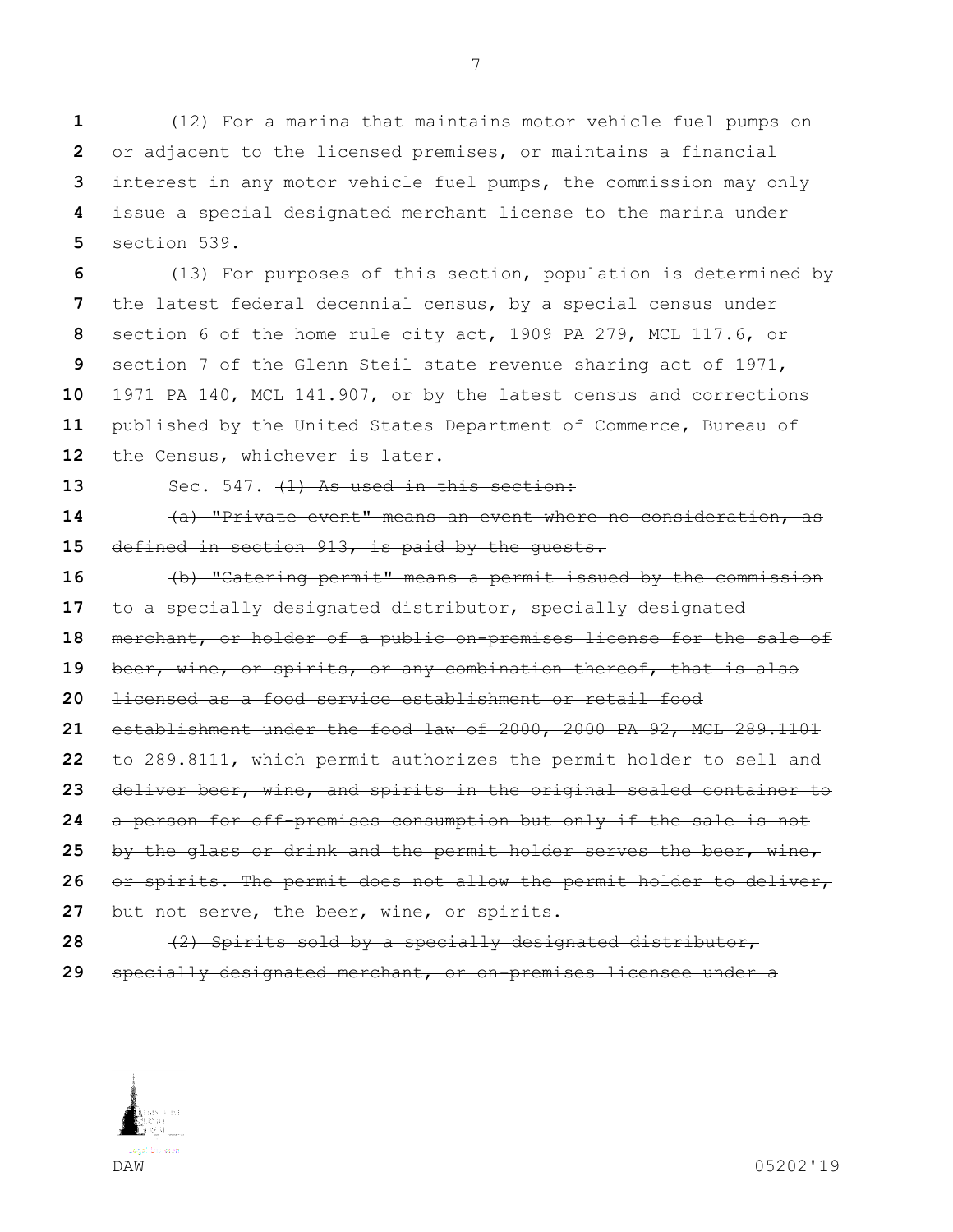catering permit shall not be sold at less than the minimum retail selling price fixed by the commission, including under rules promulgated by the commission for specially designated distributors under section 229.

 **(1)**  $\left(3\right)$  The commission may issue a catering permit to a specially designated distributor, specially designated merchant, or public on-premises licensee, as a supplement to that license, to allow the sale and delivery of beer, wine, or spirits in the original sealed container at locations other than the licensed premises and to require the catering permit holder to serve beer, wine, or spirits at the private event where the alcoholic liquor is not resold to guests. The commission shall not issue a catering permit to an applicant who delivers beer, wine, or spirits but does 14 not serve the beer, wine, or spirits.

 **(2)** (4) This section does not limit the number of catering permits the commission may issue within any local unit of government.

 **(3)** (5) This section does not prevent a catering permit holder from using the catering permit at multiple locations and events during the same time period.

 **(4)** (6) This section does not prohibit a catering permit holder from selling beer, wine, or spirits to a person who has obtained a special license if that catering permit holder serves the beer, wine, or spirits and complies with all catering permit rules promulgated by the commission.

 **(5)** (7) An applicant for a catering permit shall apply on a form approved and provided by the commission and pay an application and processing fee of \$70.00 and a catering permit fee of \$100.00 on the issuance of the catering permit. The applicant shall also

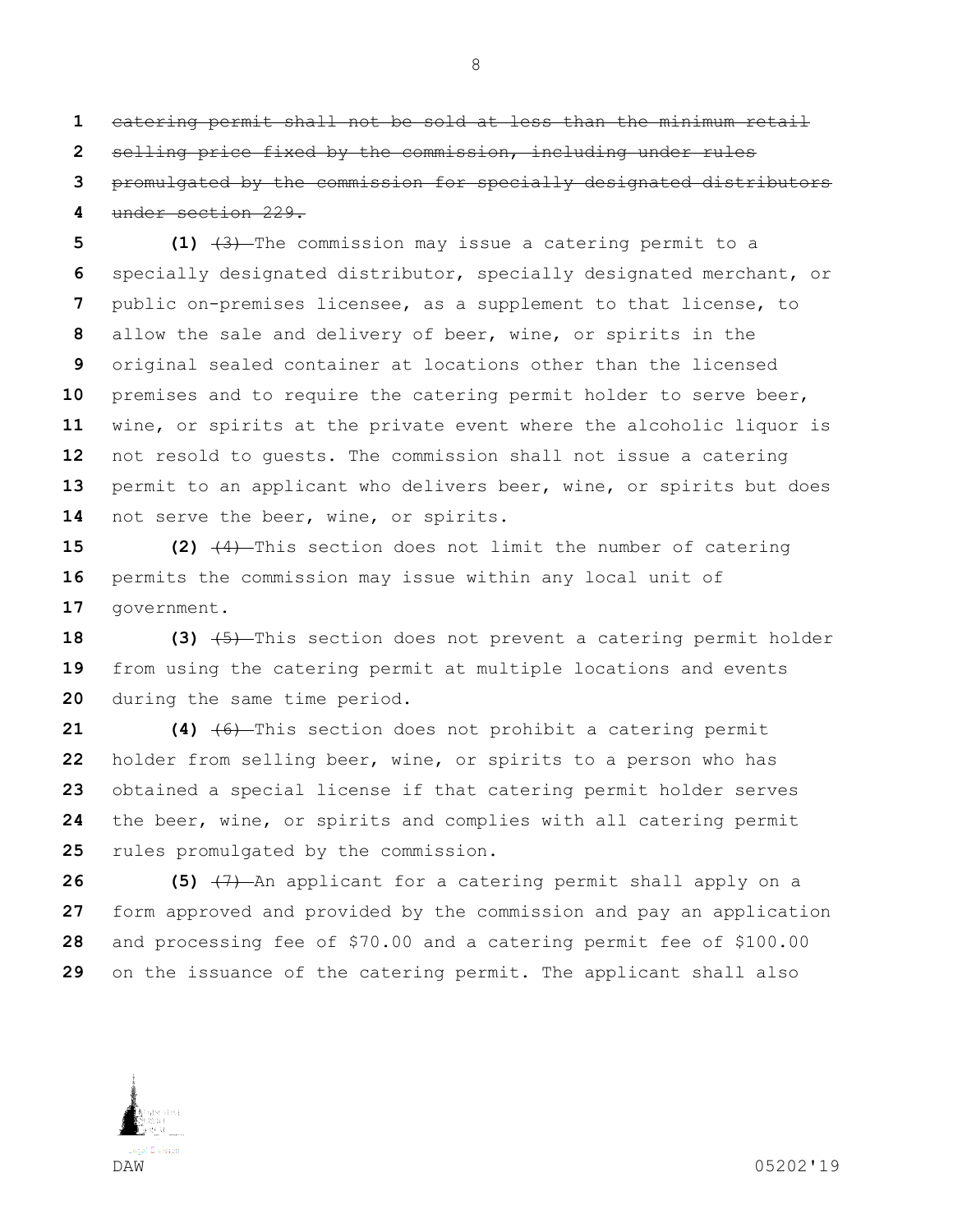pay the catering permit fee on renewal of the specially designated distributor, specially designated merchant, or on-premises licensee.

 **(6)** (8) The person delivering the beer, wine, or spirits under a catering permit shall verify that the individual accepting delivery is at least 21 years of age. The catering permit holder may utilize a third party that provides delivery service to municipalities in this state that are surrounded by water and inaccessible by motor vehicle to deliver beer, wine, or spirits to the designated location of the private event if the delivery service is approved by the commission and agrees to verify that the individual accepting delivery of the beer, wine, or spirits is at least 21 years of age.

**(7)**  $\left(9\right)$  A catering permit holder providing the service, or an employee of the catering permit holder, shall successfully complete a server training program approved by the commission before providing the service.

 **(8)** (10) A catering permit holder delivering the beer, wine, or spirits, or an employee of the catering permit holder, shall have in his or her possession while delivering the beer, wine, or spirits documentation demonstrating that the beer, wine, or spirits being delivered are for a private event being conducted under this section.

 **(9)** (11) A catering permit holder who prepares food or drink for direct consumption through service on the premises or elsewhere shall comply with the requirements for food service establishments under the food law of 2000, 2000 PA 92, MCL 289.1101 to 289.8111.

 **(10)** (12) A catering permit holder is subject to all sanctions, liabilities, and penalties provided under this act or

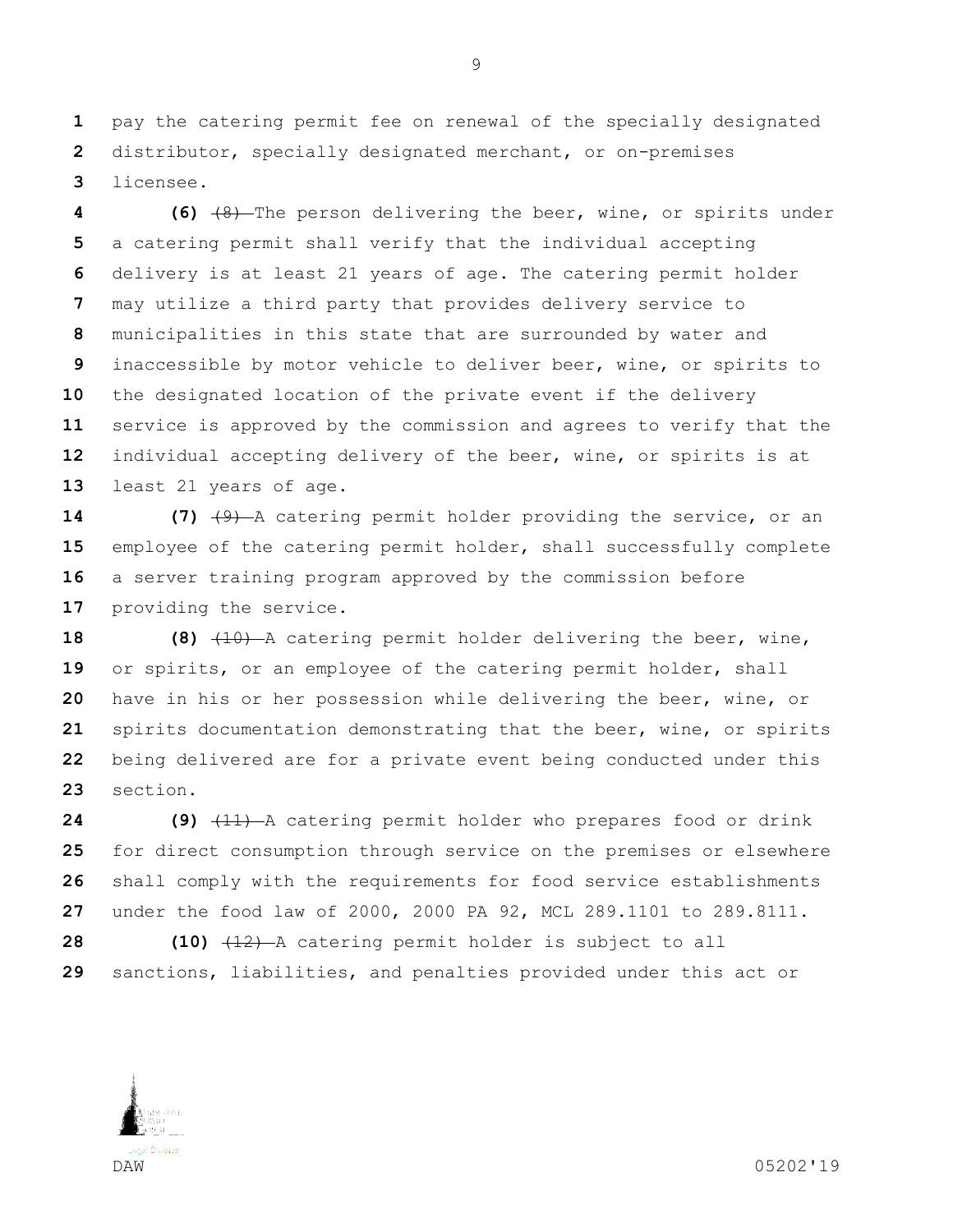under law.

**(11) As used in this section:**

 **(a) "Private event" means an event at which no consideration, as defined in section 913, is paid by the guests.**

 **(b) "Catering permit" means a permit issued by the commission to a specially designated distributor, specially designated merchant, or holder of a public on-premises license for the sale of beer, wine, or spirits, or any combination of beer, wine, or spirits, that is also licensed as a food service establishment or retail food establishment under the food law of 2000, 2000 PA 92, MCL 289.1101 to 289.8111, which permit authorizes the permit holder to sell and deliver beer, wine, and spirits in the original sealed container to a person for off-premises consumption but only if the sale is not by the glass or drink and the permit holder serves the beer, wine, or spirits. The permit does not allow the permit holder to deliver, but not serve, the beer, wine, or spirits.**

 Sec. 1201. (1) In addition to any and all taxes imposed by 18 law, there a specific tax is imposed and levied upon and collected 19 a specific tax equal to 4% of the retail selling price of spirits. The **commission shall collect the** tax shall be collected by the 21 commission at the time of sale by the commission. In the case of sales to licensees, the tax shall be computed on the retail selling price established by the commission without allowance of discount.

 (2) Upon **On** collection **of the tax under this section**, the commission shall deposit the entire proceeds in the state treasury, to the credit of the general fund.

 (3) If **this** section 1201 is repealed, every **a** licensee, who has on hand any spirits on the effective date of the repeal, shall file a complete inventory of those spirits with the commission

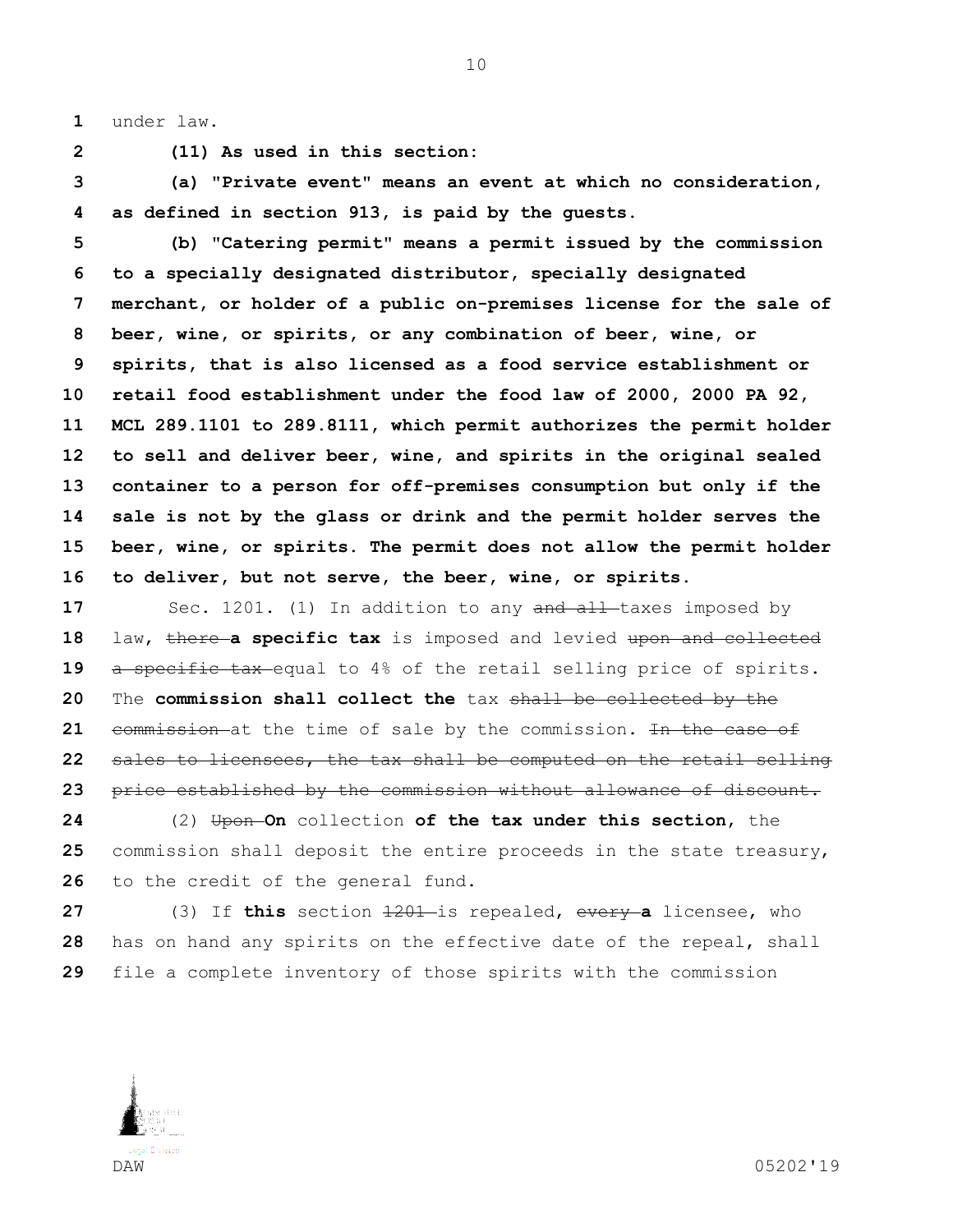within 20 days after the repeal. The commission shall credit to such a **the** licensee an amount equal to 4% of the retail selling price of those spirits on future purchases of spirits from the commission.

 Sec. 1203. (1) In addition to any and all taxes imposed by law, there a specific tax is imposed  $\tau$  and levied upon, and collected a specific tax **on** equal to 4% **of the** retail selling price of spirits. The **commission shall collect the** tax shall be collected by the commission at the time of sale by the commission. In the case of **For** sales to licensees, the tax shall **must** be computed on the retail selling price**.** established by the commission without allowance of discount.

 (2) Upon **On** collection **of the tax imposed under this section**, the commission shall deposit the entire proceeds in the state treasury, to the credit of the state school aid fund established by sections 8, 10, and **section** 11 of article IX of the state constitution **of 1963**.

 Sec. 1207. (1) The legislature finds and declares that there exists in this state a continuing need for programs to promote tourism and convention business in order to assist in the prevention of unemployment and the alleviation of the conditions of unemployment, to preserve existing jobs, and to create new jobs to meet the employment demands of population growth. In order to **To**  achieve these purposes, it is necessary to assist and encourage local units of government to acquire, construct, improve, enlarge, renew, replace, repair, furnish, and equip convention facilities and the real property on which they are located.

 (2) In addition to any other taxes imposed by law, there **a**  29 **specific tax** is imposed  $\tau$  and levied upon, and collected a specific